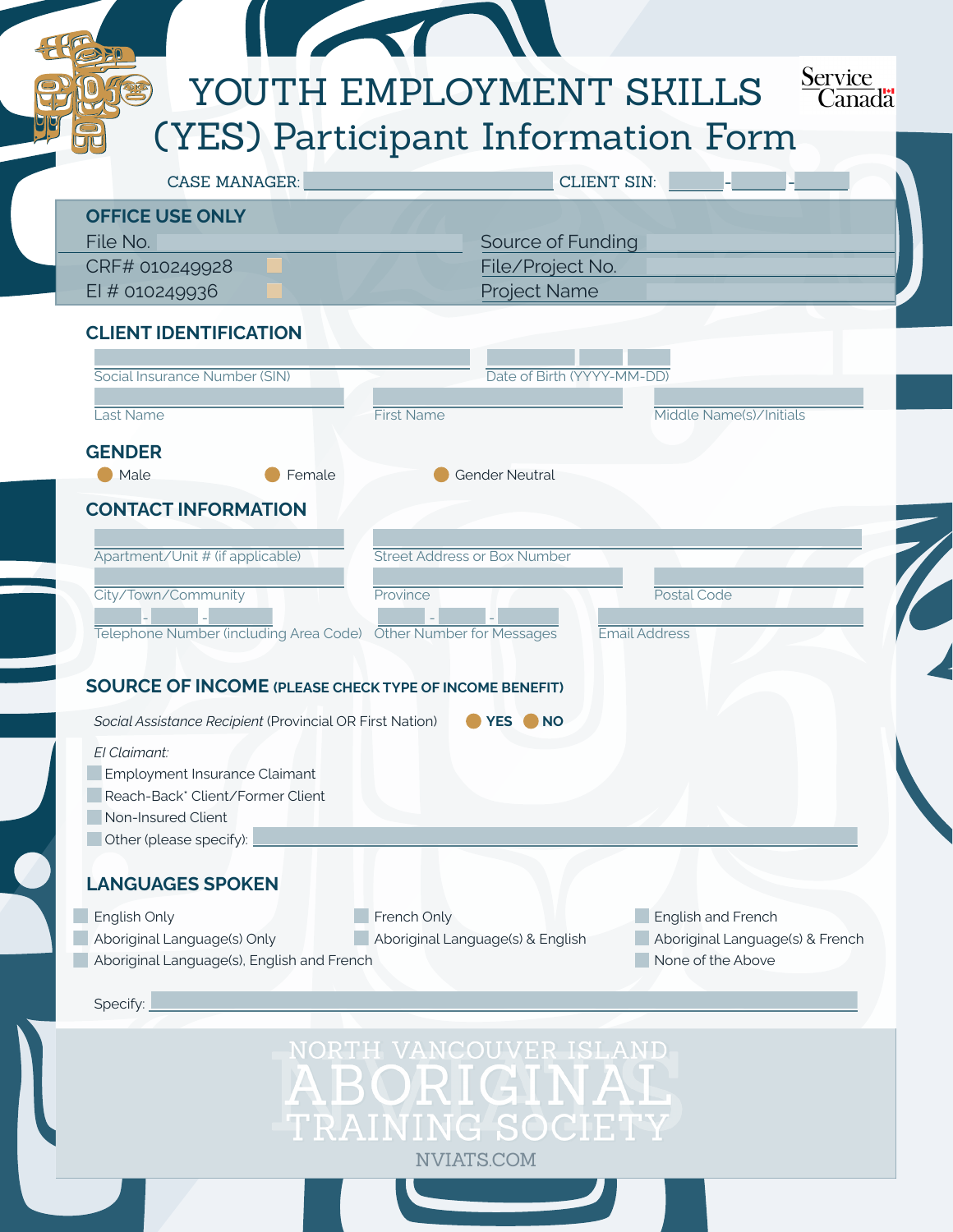|                                                              | Service<br>YOUTH EMPLOYMENT SKILLS                                                        |
|--------------------------------------------------------------|-------------------------------------------------------------------------------------------|
|                                                              | Canadä                                                                                    |
|                                                              | (YES) Participant Information Form                                                        |
| <b>CASE MANAGER:</b>                                         | <b>CLIENT SIN:</b>                                                                        |
|                                                              |                                                                                           |
| <b>ABORIGINAL GROUP</b><br>ON.                               | <b>OFF RESERVE</b>                                                                        |
| Registered (status) Indian:<br>Non-status<br>Treaty $#$      | <b>Band Name</b><br><b>Band Province</b>                                                  |
| Métis                                                        |                                                                                           |
| Inuit                                                        |                                                                                           |
| <b>DISABILITY</b>                                            |                                                                                           |
| NO YES (if yes, please specify):                             |                                                                                           |
| <b>MARITAL STATUS</b>                                        |                                                                                           |
| Married / Equivalent<br>Single                               | <b>Divorced</b><br>Widowed<br>Separated                                                   |
|                                                              |                                                                                           |
| <b>NUMBER OF DEPENDANT CHILDREN</b>                          | <b>CHILDCARE NEED</b>                                                                     |
| Do you have child(ren)?<br><b>NO</b>                         | Is childcare required for this Action Plan? $\bigcirc$ NO<br><b>NO</b> YES<br><b>TYES</b> |
| If yes, how many are under 18 years?                         |                                                                                           |
|                                                              | WHAT MAY BE GETTING IN THE WAY OF YOU FINDING WORK? (CHOOSE ALL THAT APPLY)               |
| None                                                         |                                                                                           |
| Lack of Labour Force Attachment                              | Lack of Work Experience                                                                   |
| Lack of Transportation<br>Remoteness                         | Language<br>Education                                                                     |
| Economic                                                     | Dependant Care                                                                            |
| Lack of Marketable Skills                                    | Physical, Emotional or Mental Health                                                      |
| Other Barrier Not Listed Above, Please Specify:              |                                                                                           |
|                                                              |                                                                                           |
| Do you have a valid Drivers License? Class:                  |                                                                                           |
| <b>EDUCATION LEVEL (HIGHEST LEVEL OF EDUCATION ATTAINED)</b> |                                                                                           |
| No Formal Education                                          | Province/Territory in which highest level of education was attained                       |
| Up to Grade 7 - 8 (Secondary I = Grade 8)                    |                                                                                           |
| Grade 9 - 10 (Secondary II - III)                            | College, CEGEP, or Other Non-University Certificate or Diploma                            |
| Grade 11 - 12 (Secondary IV - V)                             | University Certificate or Diploma                                                         |
| Secondary School Diploma or GED                              | University - Bachelors Degree                                                             |
| Some Post-Secondary Training                                 | University - Masters Degree                                                               |
| Apprenticeship or Trades Certificate or Diploma              | University - Doctorate                                                                    |

NORTH VANCOUVER ISLAND<br>ABORIGINAL<br>TRAINING SOCIETY NVIATS.COM